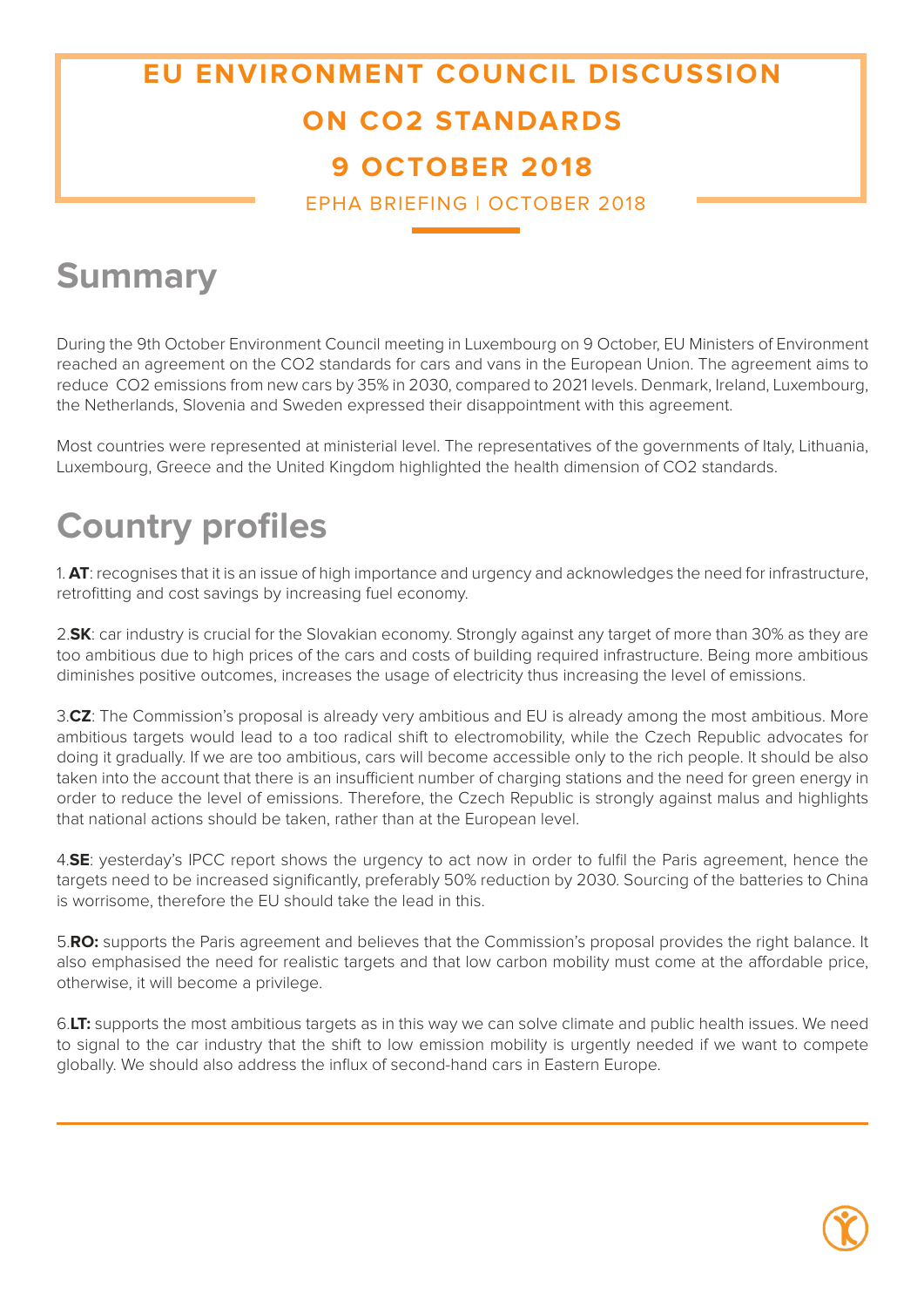7.**PT**: we need to tackle climate change and decarbonise the mobility. Starting in 2040, Portugal will only be selling zero emission vehicles. We need to be more ambitious, speed up decarbonisation and for the EU to show leadership in the fight against climate change. It is crucial for stimulating innovation. We should distinguish between zero and low emission vehicles and have different incentives for them.

8.**FI**: emission targets prove to be an effective way of reducing transport emissions. As we are on the verge of a technological breakthrough, we need to be more ambitious in order to attract investment, create jobs, lower the usage of energy. It should be borne in might that the more we produce, we cheaper zero and low emissions cars will be.

9.**FR**: need to reduce CO2 emission significantly. Believes that being more ambitious would boost competitiveness. We also need incentives for investments in batteries and charging points, zero emission cars. Thinks that it is crucial to have targets for 2040 as well in order to enhance the development of zero emission mobility and is convinced that the bonus should only be focused on zero emission cars.

10.**SI:** as we need to protect the environment, having ambitious targets is a must. Thinks that transport cannot be an exception from the reduction of CO2 emissions. Status quo risks to result in significant job losses. Ambitious targets should be perceived as an economic opportunity.

11.**DE**: supports the Commission's proposal, but is concerned about the competitiveness. Germany also supports WLTP and highlights the need for real driving emissions.

12.**DK**: Denmark just adopted a very ambitious climate strategy this morning. Believes that bonus malus system is a must and by doing nothing we will lose jobs to China. In order to avoid it, we need right incentives and strong home market.

13.**BG**: only the Commission's proposal is acceptable. Highlighted that national specificities, purchasing power, development of technologies and local infrastructure should be considered. Also believes that no sanctions should be imposed.

14.**PL**: we shall not be overambitious and we should reward car industry for introducing zero emission cars. The influx of second cars to Eastern Europe is worrisome and it requires addition measures, otherwise, we will not meet our climate targets.

15.**IT:** we need to act with speed as we have a collective responsibility. Emphasised not reaching an agreement is detrimental to the environment and the health of our citizens. For this purpose, we need the right incentives.

16.**UK**: the main benefits of CO2 reduction are meeting carbon targets as well as improving air quality, public health and environment. Fight against climate change happens globally, so we need to boost innovation, research and transition as in this way we will sure that the jobs will be protected and it would also boost investments.

17.**EE**: cutting transport emissions is crucial for meeting our climate targets, however, we need to give enough time for the car industry to transition to zero-emission mobility.

8.**ES**: we need to act urgently as the climate change is already happening. Therefore, the sooner we start, we more opportunities we will have. the industry is undergoing major changes. Acknowledges